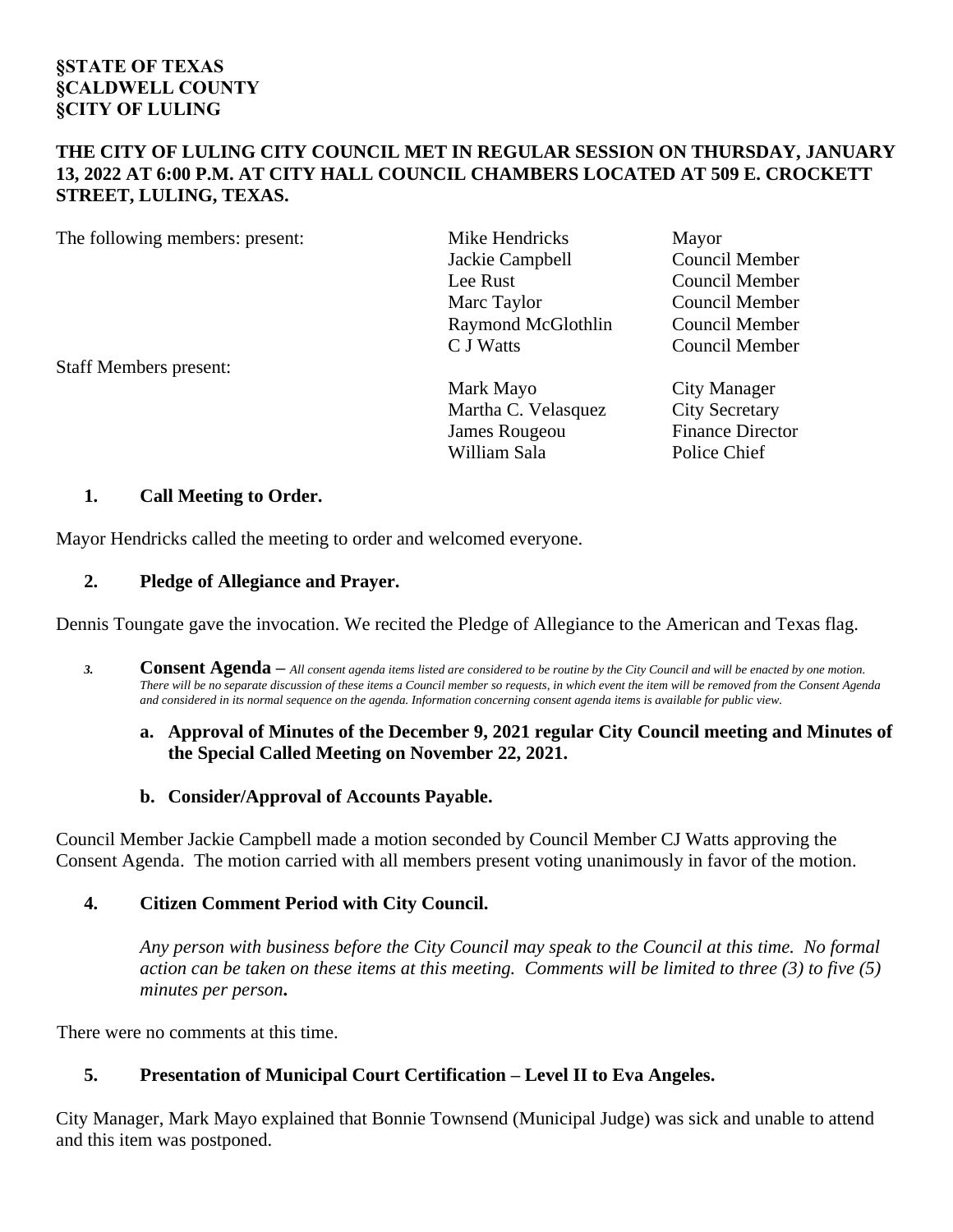## **6. Presentation from the Delta Kappa Gamma from Caldwell County regarding the Little Free Library at Blanche Park.**

Mark Mayo, City Manager, stated that Morgan Pitner was supposed to be present to thank the Council for allowing them to place the Little Free Library at Blanche Park and to see when they could install the Little Free Library. Morgan Pitner was not present.

# **7. Consider/action reviewing and setting Library hours.**

City Manager, Mark Mayo, stated that this agenda item would need to be postponed because he would like the Librarian to be present to answer the Council question. Mona Harmon is out due to knee surgery.

### **8. Consider/action addressing narrow street on North Cedar in City of Luling.**

Mark Mayo, City Manager stated that Council Member Lee Rust had brought this up in last month's Council meeting regarding narrow streets noting that emergency vehicles cannot turn around on North Cedar. Council discussed some solutions to this problem and came to the conclusion that no parking be allowed on this street. Council Member Rust stated that there are a lot of ordinances that are being violated at this location. Ryan stated that they have an active investigation being conducted at this location.

Council Member Lee Rust made a motion seconded by Council Member Jackie Campbell that no parking be allowed on the street in the 600 block of North Cedar as recommended. The motion carried with all members present voting unanimously in favor of the motion.

## **9. Consider/action declaring Dayton Generator Serial #1844673, Model#4W117H, 240 VAC, 3 phase, natural gas fuel supply as surplus.**

Fire Chief, Tom Harmon, came before the Council requesting that the Dayton Generator be declared surplus and to sell it for junk. Tom stated that they had received a grant from LCRA for a new generator and that the money we received from selling the old generator could be used for installing the new generator.

Council Member C.J. Watts made a motion seconded by Council Member Ray McGlothlin declaring the Dayton Generator Serial #1844673, Model #4W117H, 240 VAC, 3 phase, natural gas fuel supply as surplus. The motion carried with all members present voting unanimously in favor of the motion.

### **10. Consider/action concerning a resolution by the Governing Body of the City of Luling Council approving the facility parking lot expansion of the Guadalupe Appraisal District.**

Council Member Jackie Campbell made a motion seconded by Council Member Marc Taylor approving a resolution by the Governing Body of the City of Luling Council approving the facility parking lot expansion of the Guadalupe Appraisal District. The motion carried with all members present voting unanimously in favor of the motion.

### **11. Consider/action approving assistance for the City of Luling organization events.**

Council Member C. J. Watts made a motion seconded by Council Member Ray McGlothlin approving the assistance for the City of Luling organization events. The motion carried with all members present voting unanimously in favor of the motion.

# **12. Consider/action scheduling budget work shop and public hearing.**